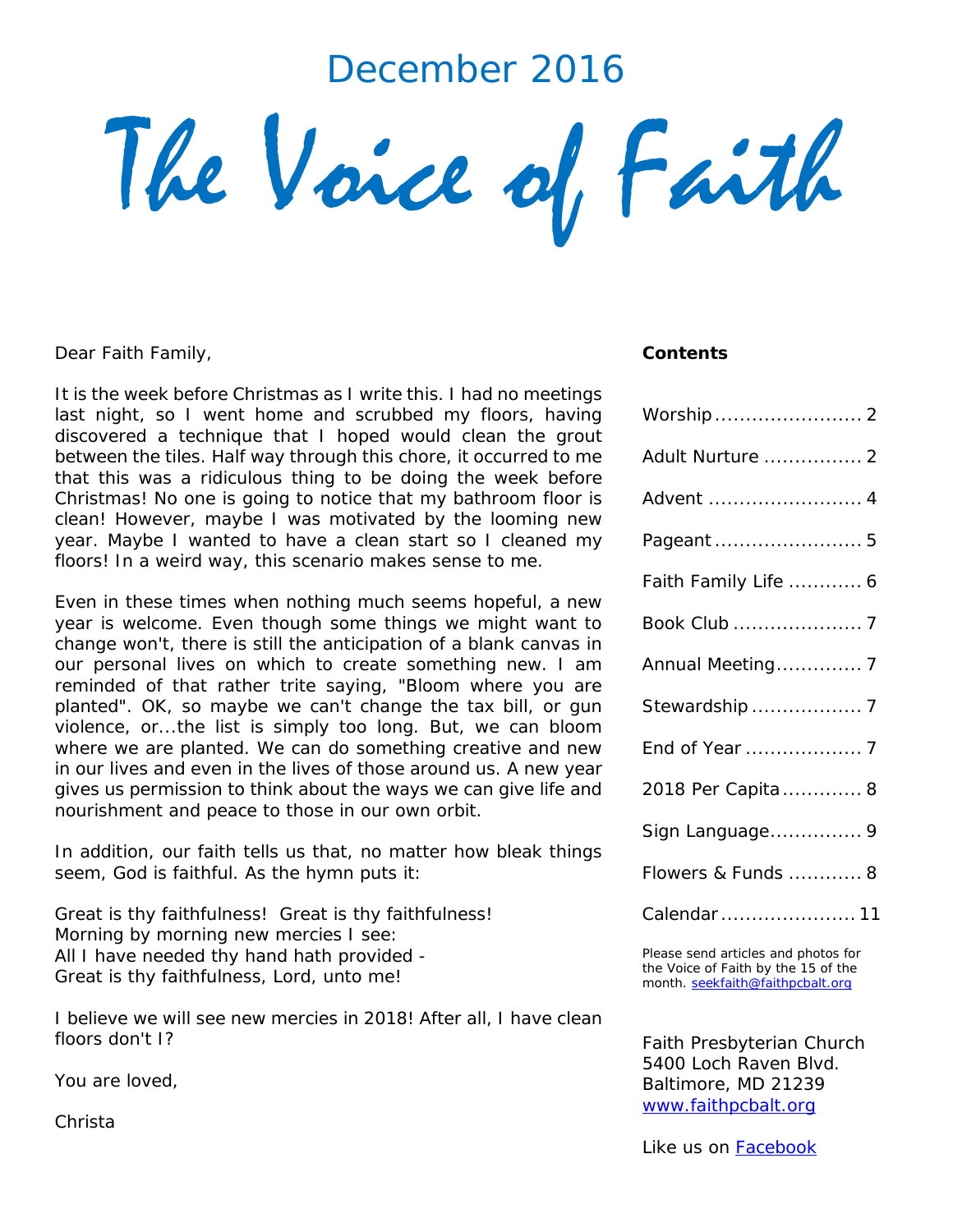### WORSHIP

### **Sundays at 10:45**

Baptism of the Lord *January 7* John 1:35-51 The Sacrament of the Lord's Supper

Second Sunday after Epiphany *January 14* John 2:1-11 The wedding at Cana

Third Sunday after Epiphany *January 21* John 2:13-25 Jesus cleanses the temple

*Fourth Sunday after Epiphany* John 3:1-21 Nicodemus

# Wednesdays Bible Study

*11:00 a.m. in Woodbourne Room*

Join Rev. Christa Burns and friends for a lively discussion of the upcoming Sunday lesson. Everyone is welcome! No preparation is required.

January 3 – John 1:35-51 January 10 – John 2:1-11 January 17 – John 2:13-25 January 24 – John 3:1-21 January 31 – John 4:1-42

CHRISTIAN EDUCATION Robin Nemser, *chair*

Adult Nurture *Sundays at 9:15 in Woodmont Room*

Baltimore Post Freddy Gray

**January Topics** 7 – Role of Cultural Institutions **Jeannie L. Howe** 14 – Changing the Narrative **Heather Harvison** 21 – The Mayor's Program to Reduce Violence in Baltimore **Mayor's Office of Criminal Justice** 28 – The Power of Peace: 40 West Faith Communities Working Together for Peace.

**Rev. Michael Asbury Hunt**



**Jeannie L. Howe,** *Executive Director of Greater Baltimore Alliance (GBCA)*

The GBCA a regional, membership organization that was organized by artists and cultural organizations to unify, nurture and promote the cultural sector in Baltimore and its five surrounding counties. Under her leadership, GBCA has transformed and expanded its services to the cultural community, including: new professional development initiatives for artists and emerging arts management leaders of color; audience development strategies; supported artists with awards and grants; and advocated for the health, visibility, and financial strength of the sector.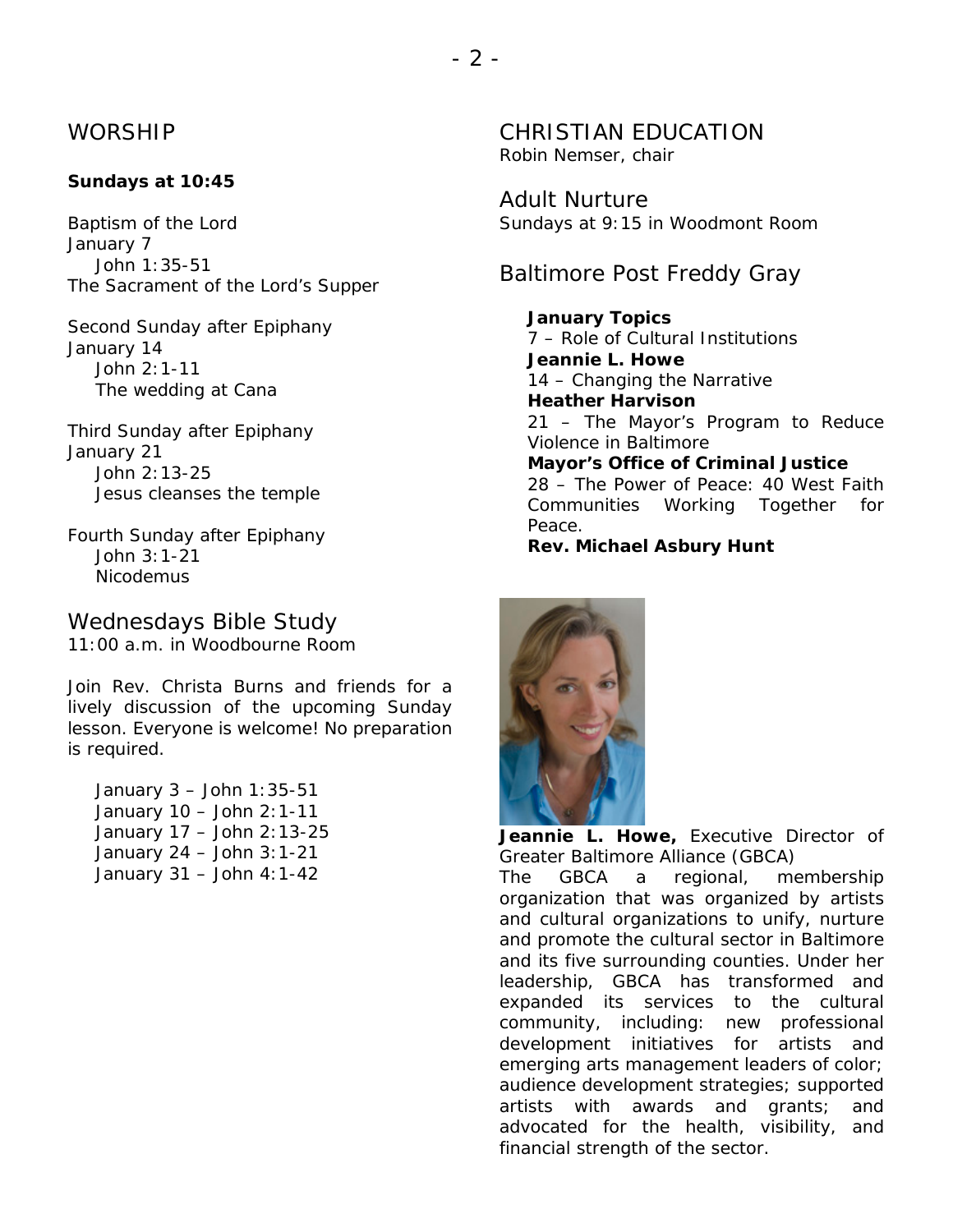Prior to joining GBCA, Howe was founder and president of BayCliff Associates, and provided management and fundraising consultation for nonprofit clients, including Everyman Theatre. Her career has included leadership positions with a range of nonprofit organizations including the Alley Theatre, Baltimore Reads, and The Marrow Foundation Howe has held many volunteer positions including her current service on the Baltimore Orchard Project and Callaway Garrison Improvement Association Boards of Directors. Howe received a M.A. in Theatre from Miami University of Ohio and a B.A. in Theatre from St. Mary's College of Maryland. In 2014, the Daily Record recognized her as one of Maryland's Top 100 Women.



#### **Heather Harvison,** *Founder and Executive Director*

As Founder and Executive Director of Sisters Circle, Heather is responsible for development and fundraising, board relations, communications and marketing, and overall strategic direction and leadership. Heather was named one of The Daily Record's 2014 Top 100 Women; VIP List, Successful by 40; and up and comer on their list of influential Marylanders in Philanthropy. In 2016, she was honored with the Junior League's Woman of Distinction Award. She was also featured on NBC's Nightly News with Brian Williams and the Today Show, as well as Baltimore Magazine and The Baltimore Sun. Heather holds a Masters of Arts in Teaching from the Johns Hopkins University and a bachelor's degree in communications with a concentration in public relations and advertising from Mary Baldwin College. She is a 2009 graduate of The Leadership program through the Greater Baltimore Committee.



**Rev. Michael Asbury Hunt,** *Pastor for Leadership and Community Engagement* 

A native of Baltimore, Michael received his Master of Divinity from Candler School of Theology, Emory University in Atlanta, Georgia. Rev. Mike's ministry has had him serving as a university/college administrator, middle & high school math instructor, musical vocalist and director, as well as a social justice educator, shaping the lives of the leaders of today. Michael serves as Pastor for Leadership and Community Engagement at The Open Church of Maryland that seeks to glorify God and edify the world through radically inclusive love, courageous social justice activism, and compassionate interfaith collaboration.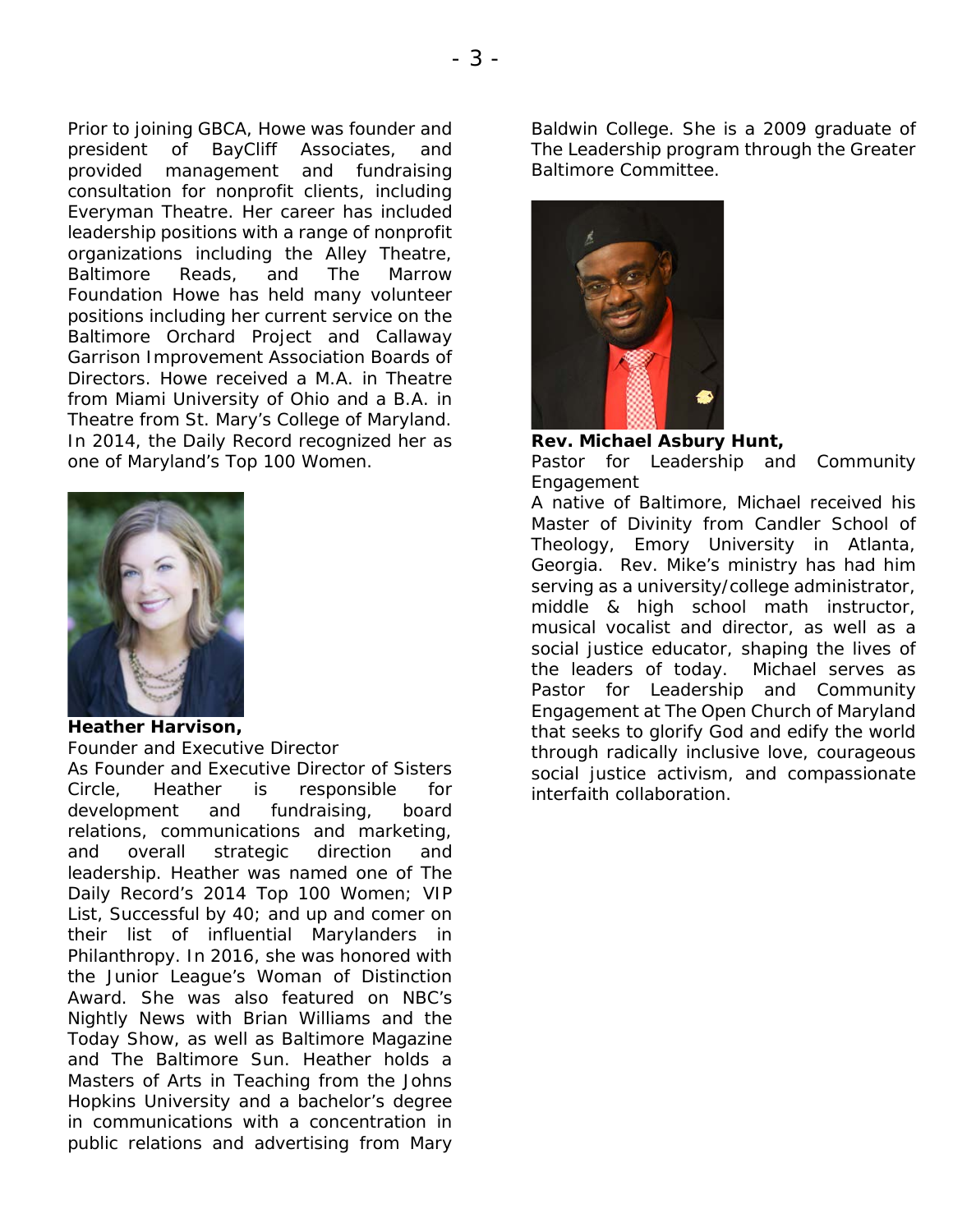### WORSHIP & ARTS Judy Sperling, chair

## Advent at Faith and Advent Fest







Thank you to everyone who donated crafts and goods, who helped and attended the Advent Fest. It was a wonderful success that raised over \$1700 for the mission of Faith.





Lunch was vegetarian soup and white chili with a wonderful selection of desserts! The much requested recipe is below.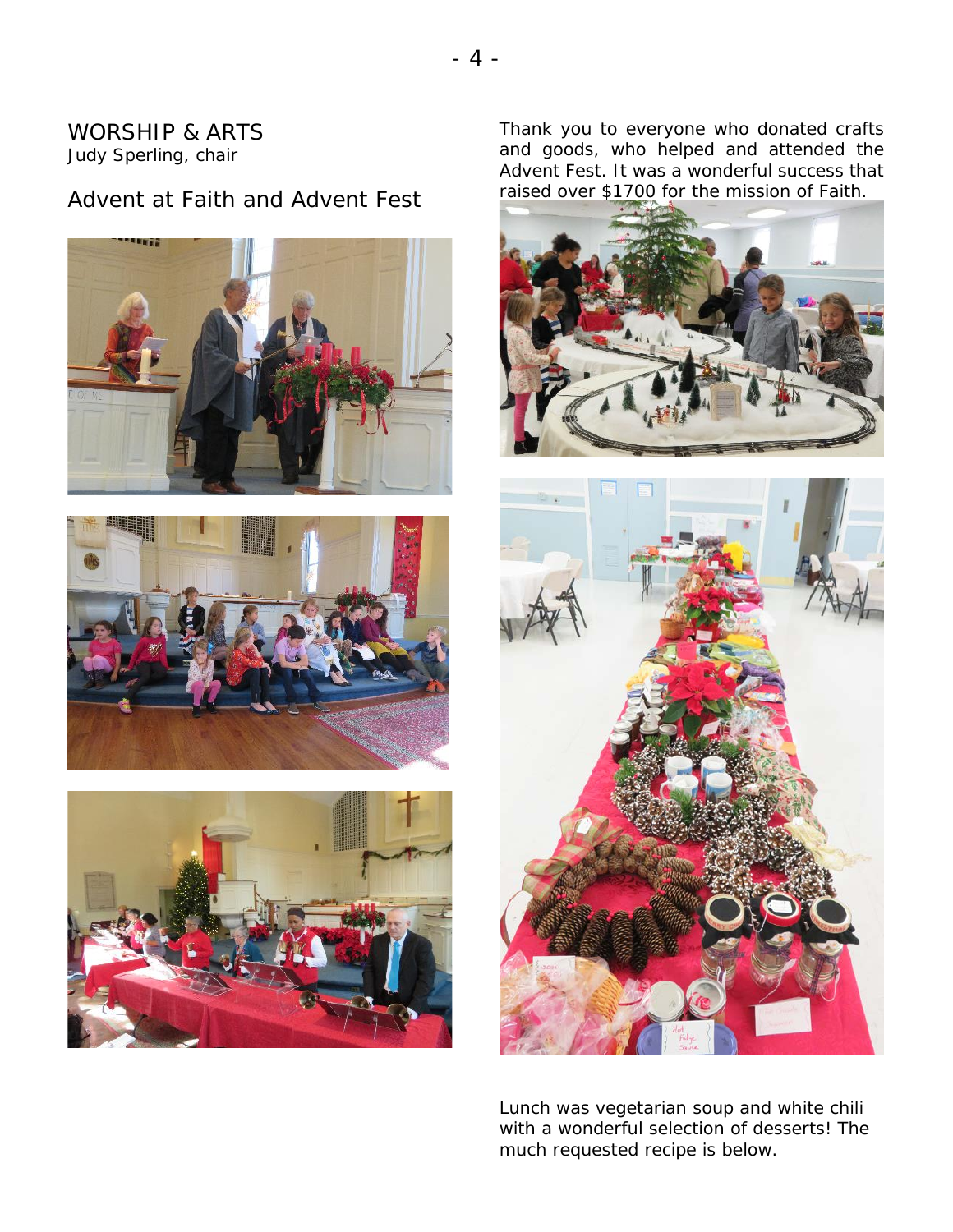### White Chili

2-3 chicken breasts (bake at 350 degrees with a little olive oil, salt, and pepper for about ½ hour then cut up into little pieces) Can of Mild Rotel Can of cream of chicken soup Can of corn (drained) Can of creamed corn Two cans of white beans--great northern or cannelli (drained) Can of chicken broth Pack of white chicken chili seasoning Mix in crock pot and cook on low for several hours

Joy! The 2017 Christmas Pageant They Came, They Dressed…and Blessed Us All *by* Susan Johnston





School kids squabbled and acted like kids.

School kids squabbled and acted like kids. School kids squabbled and acted like kids.<br>The desire for happiness was answered: You need a shift in perspective! Get outside yourself and think about others! Have compassion! Even people who are acting mean is deserving of God's love, and you are here to share it! cast members members members members  $\mathbf{c}$ 

All eighteen (count them!) cast members An eigneem (eeum moni.) east moniests mere meet eeeperative, and even theagh meer<br>had only partial attendance at both ridd only partial attorigance at semi- $\frac{1}{2}$  chears also their lines, and all weight  $\frac{1}{2}$  thank goodness for our new chapel, starm ge EVERYONE learned their lines, and all went<br>smoothly  $rac{1}{\sqrt{2}}$ smoothly.

The children were pure sweetness. Kids were real; angelic voices came through clearly; narration was smooth. Shepherds were adorable. Mary and Joseph held hands walking toward the manger, and Mary was beatific. Our two soloists sang so beautifully they brought tears to listeners' eyes!



The pageant could not happen without the entire village: Samuel, Robin, the parents, Ron—thanks a million to everyone. And it goes without saying: Gabriella, Isabel, Veronica, Renatta, Peyton, James, Hudson, Izzie, Lejind, Franny, Carly, Grail, Ella, Bennett, Linden, Campbell, Eva, Ivy. We love you!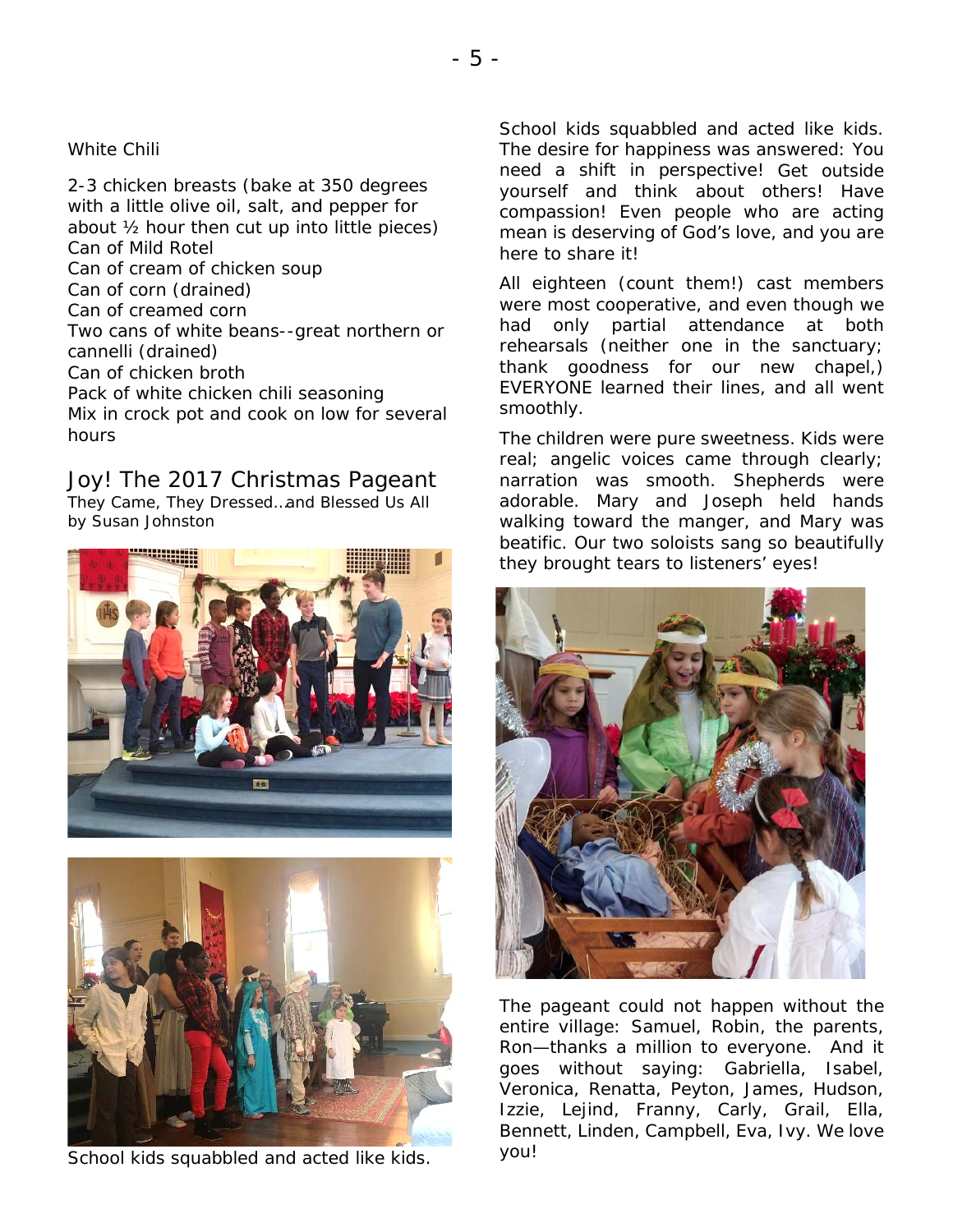## FAITH FAMILY LIFE

### Reception of New Members



On Sunday, December 17, Faith Church received two new members. During the worship service, Clerk of Session Mike Billings presented Mozella Williams and Curtis Moore, who were welcomed by the Session prior to the service. And, as is the custom at Faith, members of the congregation came forward to greet these wonderful additions to our Faith family.



**Curtis Moore** was born and raised in Baltimore. He credits much of his own discipline to a very strict mother whose instruction included regular church attendance. He enjoyed a career as a home mortgage lender, doing much of his business in neighborhoods near our church. So, he can tell you with authority about demographic and real estate changes in our community. Curtis has three grown children, one of whom lives in his former home in the vicinity of Northwood.

Get to know Mo and Curtis. We are fortunate to have these great new members!



**Mozella Williams**(who is happy to go by "Mo") is actually Doctor Williams. A native of Iowa, Mo graduated from Morehouse School of Medicine, which is recognized as one of the nation's leading educators of primary care physicians. Mo came to Baltimore to do a residency in family medicine. She now practices in Gaithersburg, making the daily commute from her Mount Washington home.

### Happy January Birthday!

- 1<sup>st</sup> John Trapp
- 10<sup>th</sup> Jasmine Figeuroa
- 12<sup>th</sup> Brinley Tebit
- 17<sup>th</sup> Emma Pope
- 20<sup>th</sup> Karen Murrill-Roberts
- 22nd Jeffery Luminski
- 24<sup>th</sup> Nancy Pohl
- 27<sup>th</sup> Dave Brown
- 28<sup>th</sup> David Nesbitt

If you would like your birthday added or if it is incorrect, please contact the church office.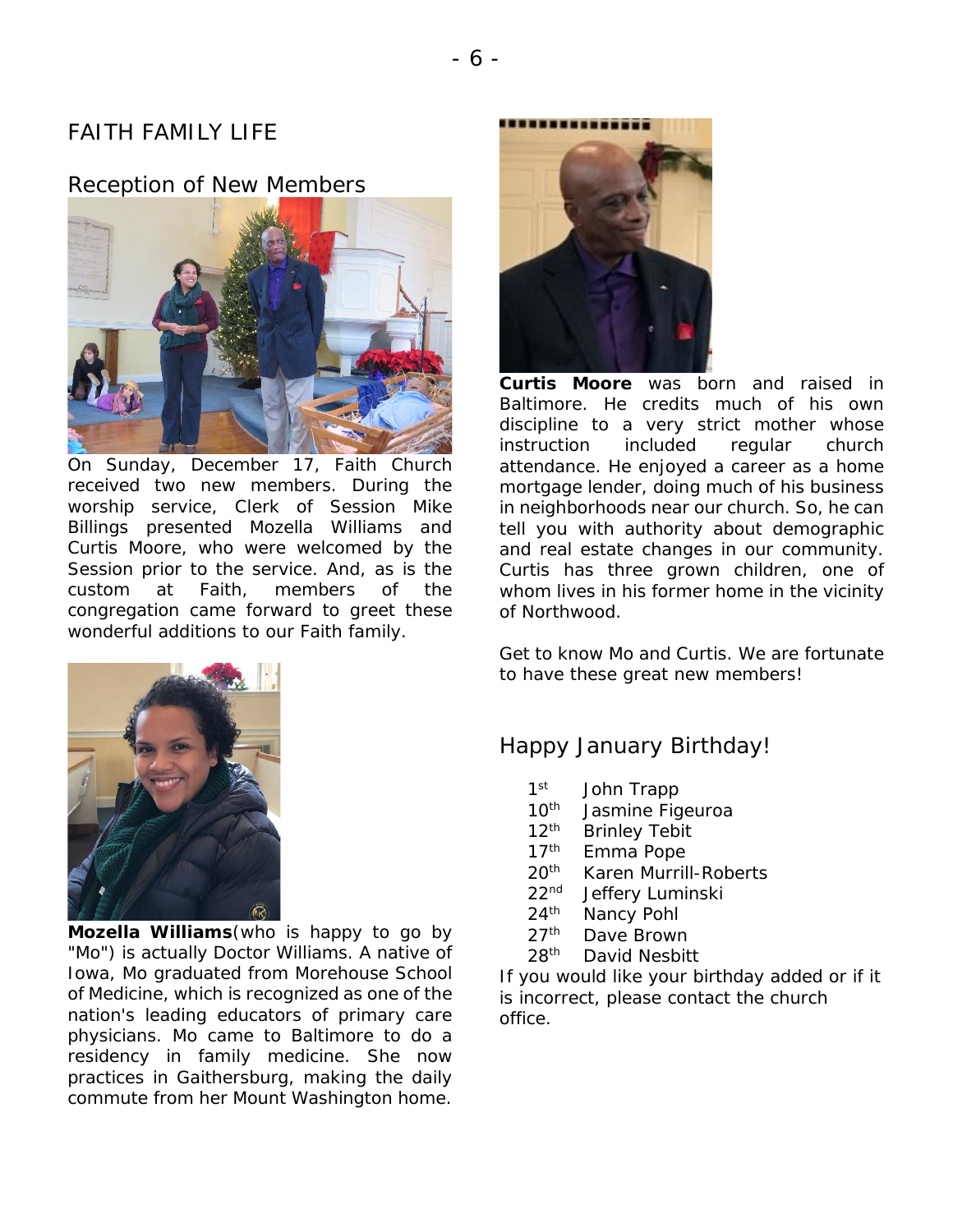Betty Bunce Christian Dunyoh Mildred Miller Esmie & Leon Stirling Nancy Stutzer Betty Lou Tampieri Dot Weller

Please send your prayer requests to Christa Burns, *Pastor* 410-435-4330, and/or Sharon Will 410-254-6788. Prayers are answered!

# Book Club

*January 22, 7:00 p.m.*



The Flight theme continues in January with David McCullough's The Wright Brothers. We will meet at the Nesbitts, all are welcome.

"The Wright Brothers will do more than help Americans tell Orville from Wilbur. Fighting the persistent myth of invention's 'aha' moment, McCullough shows the importance of experiment, error and inspiration in nature. Although they studied early gliders, Orville and Wilbur also watched birds. 'Learning the secret of flight from a bird,' Orville said, 'is a good deal like learning the secret of magic from a magician.' Likewise, to learn history from a master storyteller is to relive the past." Bruce Watson, San Francisco Chronicle

## Annual Meeting

The Annual Meeting of the Faith Presbyterian Church of Baltimore City will be held following worship on January 21. We'll sit down for a light lunch together and then have the meeting.

The business will include:

The presentation of the 2018 budget and the change to the Pastor's Call.

Please make every effort to attend.

## **Stewardship**

Thank you for making our "Share Faith" stewardship campaign a great success! To date, Faith has received pledges from eight more individuals and families with the overall total nearly \$227,000, an increase of \$13,000 over last year's. Although our campaign has formally ended, we would be happy to receive more commitments. Please let the Scott Bissett, Carl Herber or the church office know.

Thanks are due for a successful stewardship campaign to members of the committee: cochairs Scott Bissett and Carl Herber, members Anna Burns, Paula Burger, Bill Millen, Gail Poorbaugh, Neil Nemser, and Christa Burns, ex officio. However, most importantly, thanks again to all who have committed to Share Faith, both financially and personally.

## 2017 Contribution Statements and End of Year

Faith will close out the year on January 8, 2018. The final contributions for 2017 will be due then; checks received after this date will be recorded as 2018.

Please date checks in the year you would like them recorded. Call the office with questions about your pledge or if you would like your 2017 Contribution report before mid-January.

## 2018 Per Capita

The Per Capita for this year is 34.38. This is a per member; use the blue envelope or note "per capita" in the memo of your check.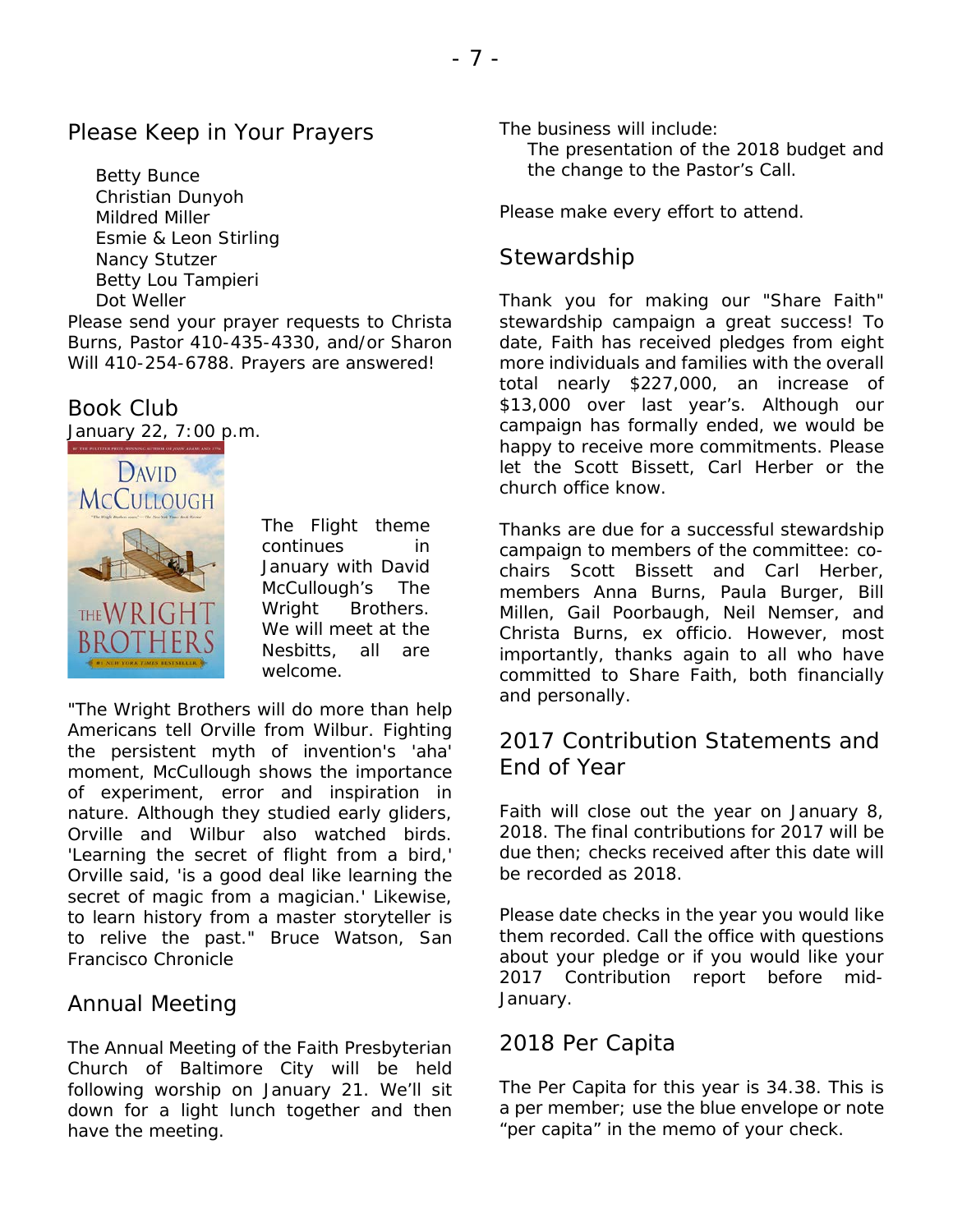## Sign Language



*The Bissett's Home*

Recently, our own Scott Bissett was quoted in a Baltimore Sun article about the reaction of Roland Park residents to yard signs expressing views on immigration and race. Scott and Katherine have a "Hate Has No Home Here" sign and an "All Are Welcome Here" sign in their yard. (See the accompanying photo.) Apparently, some folks are concerned about what they see as clutter; others think some messages are political and therefore not appropriate. In response, the neighborhood association urged residents to remove them.

Scott's comment when asked was that the signs reflect the values of their family and he therefore saw nothing at all inappropriate about a public recognition of such sentiments. Way to go Scott!

Link to article click [here](http://www.baltimoresun.com/news/maryland/baltimore-city/bs-md-ci-roland-park-signs-20171009-story.html)

If you have one of these signs in your yard, snap a picture and email it to the church office so we can share it in an upcoming Voice of Faith. Let's spread the word proudly that "Hate Has No Home Here." We need these signs of hope!

# **Thank You!**

To everyone who donated to the Christmas Flowers, the DEAR Fund and Bread Fund.

## DEAR Fund

The DEAR Fund was created by Faith's Board of Deacons to provide financial assistance to any Faith Church member in an emergency situation. A Faith member may contact a committee member, the pastor, or the parish administrator to request assistance. An application is filled out confidentially and the committee lets the member know if the request is approved and the amount. Please consider making a contribution to this important fund; check DEAR Fund on pew envelope or in the memo of your check.

## The Bread Fund

The Bread fund is used to provide food oriented support for our neighbors in need. This fund is used to provide Thanksgiving baskets to needy families as well as to provide meal items for events at Harford House when needed. Please consider making a contribution to this important fund; check Bread Fund on pew envelope or in the memo of your check.

## Music Fund

The donations to the Music Fund are used to support Faith's music ministry including special musicians, and purchasing of anthems and choral music. Please consider making a contribution to this important fund; note Music Fund in the memo of your check.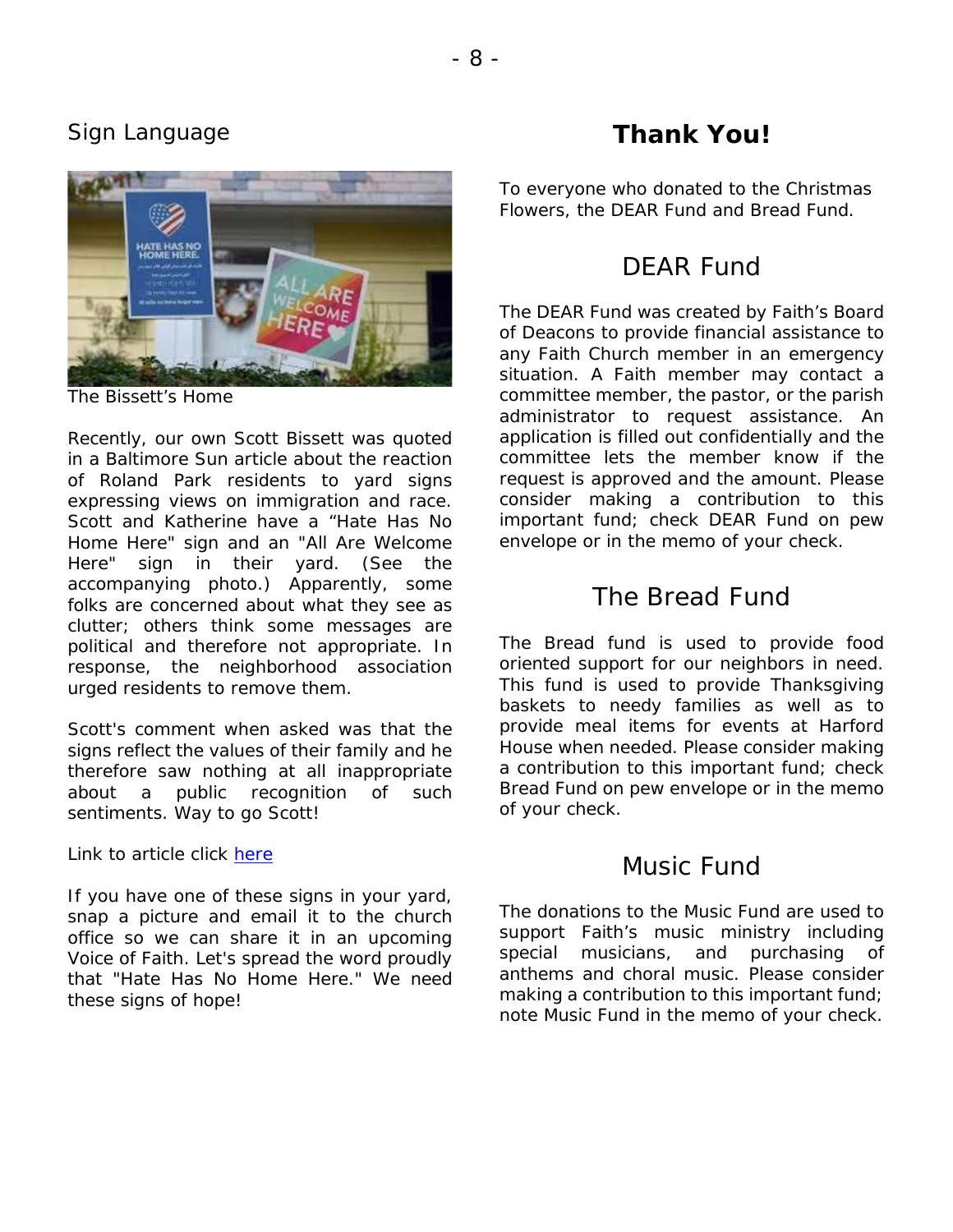

- 9 - Christmas Flowers



Music Fund

- 
- Marshalynne Seavers
- Kay Ballard In Memory of Loved Ones<br>The Bernard Family In Memory of David Riley **Example Family In Memory of David Riley**<br>Paula Burger In Celebration of Samuel Paula Burger In Celebration of Samuel Springer<br>John & Debra Colmers In Memory of George Jenkins In Memory of George Jenkins Phyllis Compton In Celebration of The Choir Doris Cowan In Celebration of Randy Woodfield; Samuel & the Choir David & Karen Meyers In Celebration of Samuel Springer<br>Pat & Jack Nesbitt In Celebration of Faith Church Mus t & Jack Nesbitt In Celebration of Faith Church Musicians<br>Gail Poorbaugh In Memory of Warren E. Chandler In Memory of Warren E. Chandler The Pope Family In Memory of Mildred H. Humphrey

Janice & Maceo Williams In Memory of Step Mother Leatha Grimes Randal Woodfield In Memory of George Jenkins



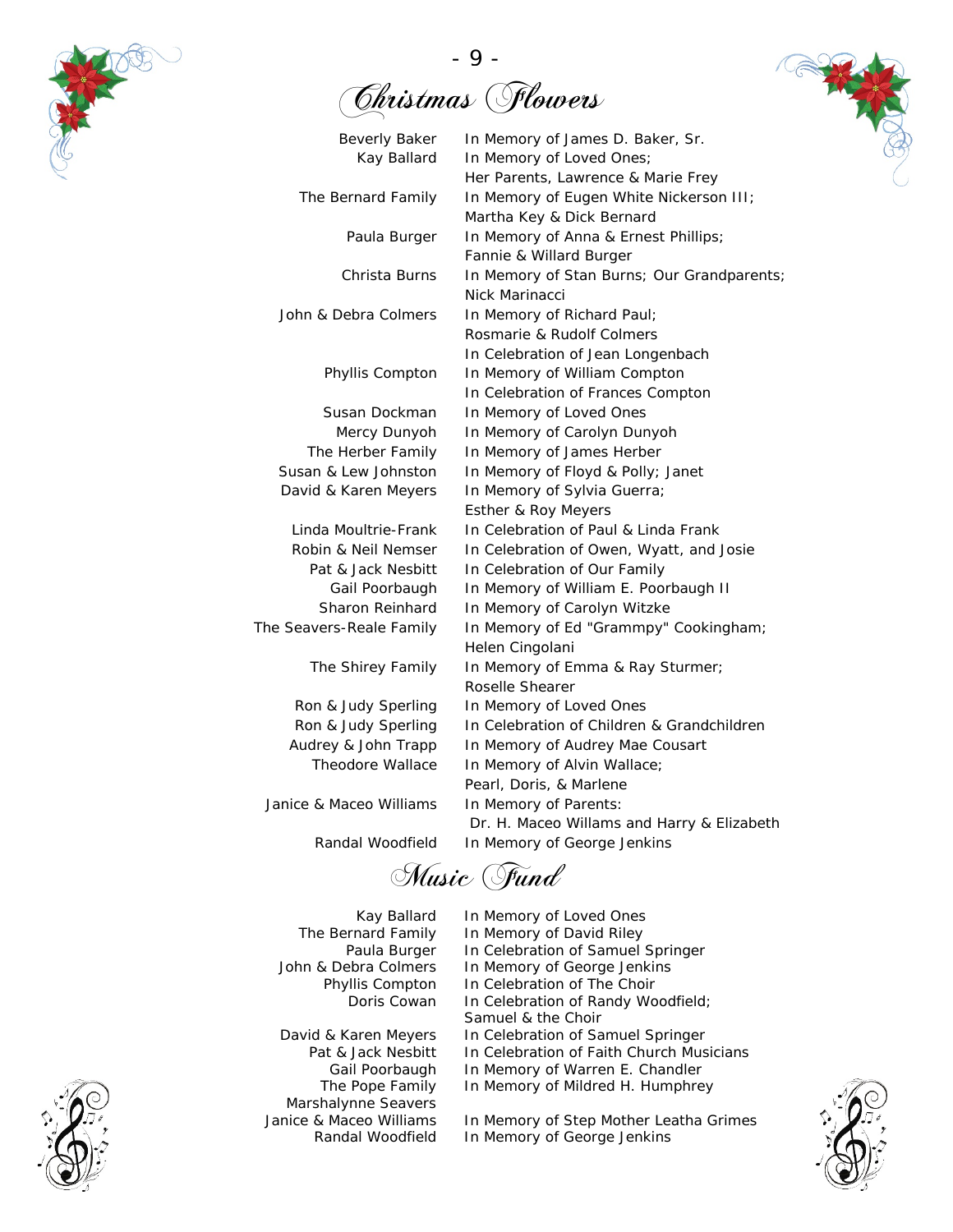

- 10 -

Rev. Dr. Donald Boardman

Marshalynne Seavers MozellaWilliams

Beverly Baker In Memory of Carolyn Miller Kay Ballard In Memory of Loved Ones The Bernard Family In Celebration of Mary Nickerson; Jim Kautz Jackie Billings In Celebration of My Grandchildren, Austin & Savannah

& Carol Paige Preston Boardman In Memory of Charles & Eveland Preston; Rev. Richard Randall Preston; Mr. & Mrs. Harry Boardman, Sr.; Mr. Harry Boardman, Jr. Doris Cowan In Memory of Ward Cowan; Loved Ones David & Karen Meyers In Memory of Grama Getman In Celebration of Pat Thomson Pat & Jack Nesbitt In Celebration of Our Faith Family Gail Poorbaugh In Celebration of Bettie Chandler

> Norma & Kurt Shirey In Celebration of Mike & Dawn Shirey's 25 Anniversary The Shirey Family In Memory of Richard Shirey; Marge & Forrest Leventy Pat Thomson In Memory of the Thomson Family

Janice & Maceo Williams In Memory of Sister Debois Taylor



Susan & Lew Johnston

Mozella Williams

Kay Ballard In Memory of Loved Ones The Bernard Family In Memory of Haley Tierney Doris Cowan In Celebration of Her Children & Grandchildren; Her Faith Family

David & Karen Meyers In Memory of Albert & Elvira Carle In Celebration of Judy & Ron Sperling The Pope Family In Celebration of Family & Friends Sharon Reinhard In Memory of Carolyn Witzke Nancy Stutzer In Memory of Arthur Stutzer, Jr.; David C. Stutzer Audrey & John Trapp In Memory of Our Loved Ones In Celebration of Our Families Sharon Will In Memory of Edwin Will

Janice & Maceo Williams In Memory of Brother McArthur Williams